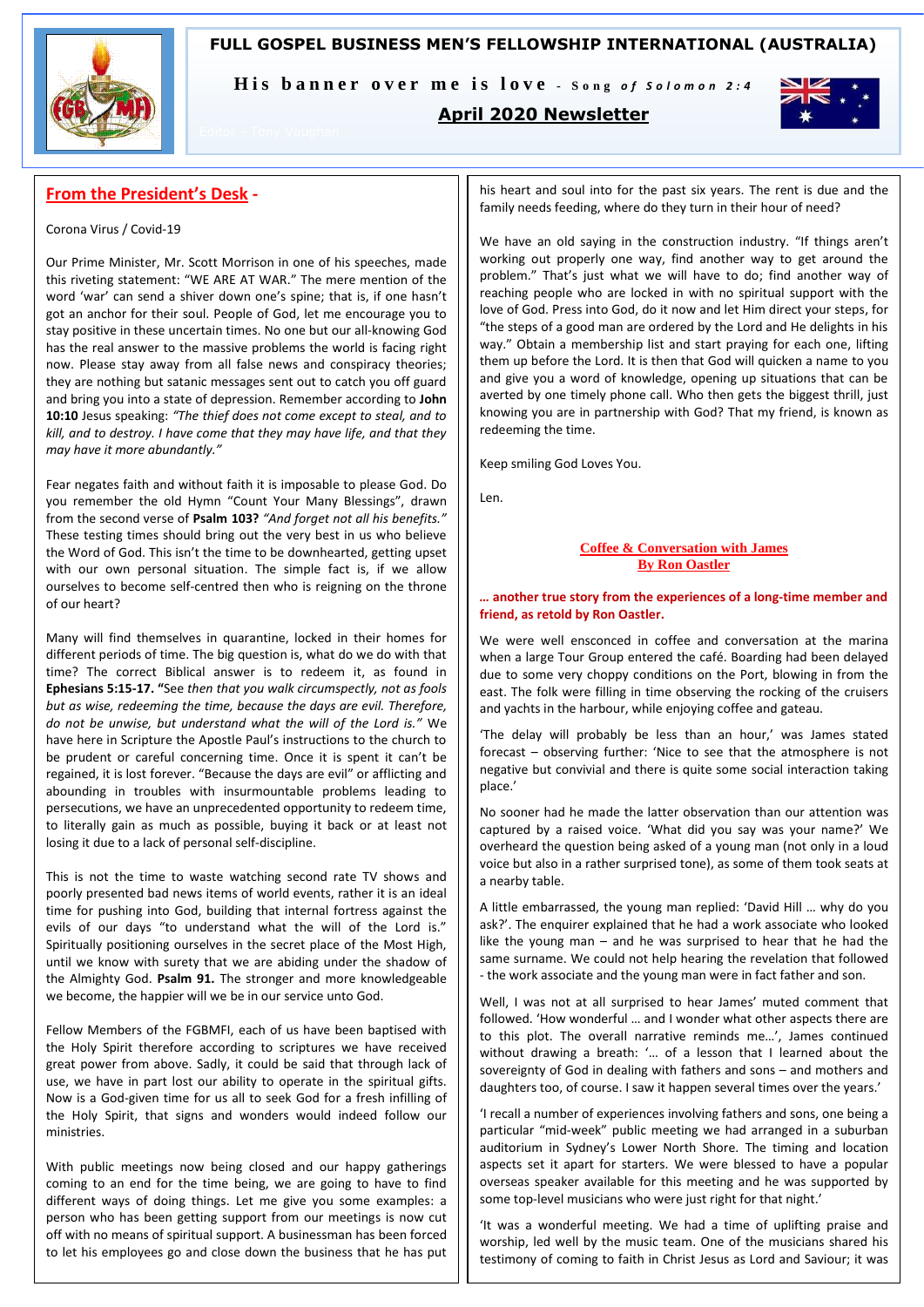very personal, highly relevant and entirely credible – the very essence of an effective testimony. This was a wonderful precursor to the main speaker.'

'Our speaker presented a powerful message from the Scriptures, based on his testimony, focusing upon God's call and claim on our lives, … and the response we need to make by accepting Jesus as Saviour and Lord.

Opportunity was given for folk to respond personally, there and then. A number did so, and we were able to counsel with each and every one. As it happened, I had the opportunity to speak with a young man in his highteens, Peter. He was a fine young man, well presented, highly intelligent and an incisive thinker, who knew exactly what he was doing in committing his life to Christ. I was really drawn to this young man; it was as though I knew him. He prayed with confidence and received counsel willingly, bringing joy to my heart.'

'As I concluded my time with Peter, I asked him what his family name was. "Bell" he replied.'

'I said to him "That is interesting Peter, I have a work associate by the name of Graeme Bell, who is a Systems Engineering manager, and you look so much like him." It did not take long to confirm that they were indeed Father and son – or son and father if you wish. Now, while I had not shared faith directly with Peter's father on a one-to-one basis, he was one of the many staffers who fell within my sphere of influence. So, I rejoiced in God's sovereign work.'

'A second incident that our Lord used to encourage me,' James continued, 'occurred at the conclusion of the Sunday morning service at a church that I was visiting. At the informal "coffee time" I met with a young man in his late twenties. He asked me how I came to be visiting and I told him a friend – mentioning his name - had suggested this was a great church. "How do you know him?" he asked. To which I replied: "We worked together for quite some time."

'" Oh, then you may know my father, he was a sales manager there." he quickly interjected. "His name?" I asked. "Robert Chappell – I am his son Richard." Now, Robert Chappell was one of my subordinate team managers to whom I had witnessed, though without seeing him come to faith. However, Richard assured me that his father was close to making that life changing decision. Thank you, Lord!'

James really shifted gear as he described his final example. 'Perhaps one of the most encouraging instances for me, involved another subordinate manager, with whom I had some difficulties that required real grace and faith on my part. What stood out in this experience was a move that was the sovereign work of the Holy Spirit – not once but twice.'

'The first move' James explained 'was at a major public outreach meeting of the Fellowship with some five hundred or so attendees. We had top musicians, wonderful worship, powerful testimonies and a high-profile international speaker. It was an up-lifting night. The word from God was riveting. The call to "be reconciled to God" was unmistakable. The way of Salvation was absolutely clear. No wonder that many responded to receive Christ as Lord and Saviour. All of this was praiseworthy in itself.'

'One of those who came forward to receive Christ, with whom I had the privilege of praying, was a young man by the name of Anthony, whose mother was accompanying him at the function. When we had counselled and prayed together, I enquired as to his family name. Upon hearing the name, I further enquired as to his father. "Yes," James said to me "you guessed it; his father was the very man with whom I was having a hard time. God was sovereignly at work in this situation and in the life of this family.'

'" Ah, but it did not end there," he continued "there was a second move, a couple of years later. I was asked to speak at a Church Men's Breakfast on the Central Coast. It was the Central Coast. It was the  $\mathcal{L}_{\mathcal{A}}$ 

"You guessed it again" was James statement "here was another son of the very man with whom I was having such difficulty. So I asked him about his father … and to my absolute joy he said that he and his mother and brother had been encouraging his Dad, who had started to attend church with them - and he had recently committed his life to Christ.'

"So, my friend," God sometimes moves sovereignly through sons and daughter  $-$  as well as wives!  $-$  to bring a man to faith. We should be encouraging lads and lasses, and young men and women, to come to faith and to share that faith with their fathers."

A wonderful way for us to fulfil the command to *'win and disciple folk to Christ'*, I declared to James.

# **Decorated Army Chaplain Serves Alongside Battalion**



"Get ready!" Sixty-four rigged soldiers on a C130 aircraft recheck their equipment – straps, harnesses and buckles. One soldier's heart starts to pound. Thump thump thump. Two more commands are yelled over the roaring engines of the plane. Everyone stands.

### "Hook up!"

The soldier reaches, hooking his static line. What if the chute doesn't open? Thump thump, thump thump.

"Sound off for equipment check!"

The relay starts. His shoulder is grabbed.

"OK!" he yells.

His hand lands on the shoulder in front of him. With the last OK, the ramp lowers. The screaming wind whips by at 130 mph. Thump thump. Thump thump.

"Stand by!"

Twenty seconds left. Thump thump. First guy's in the doorway. Thump thump. Thump thump. Now they must trust the jumpmaster -- the one who checked all the parachutes back on the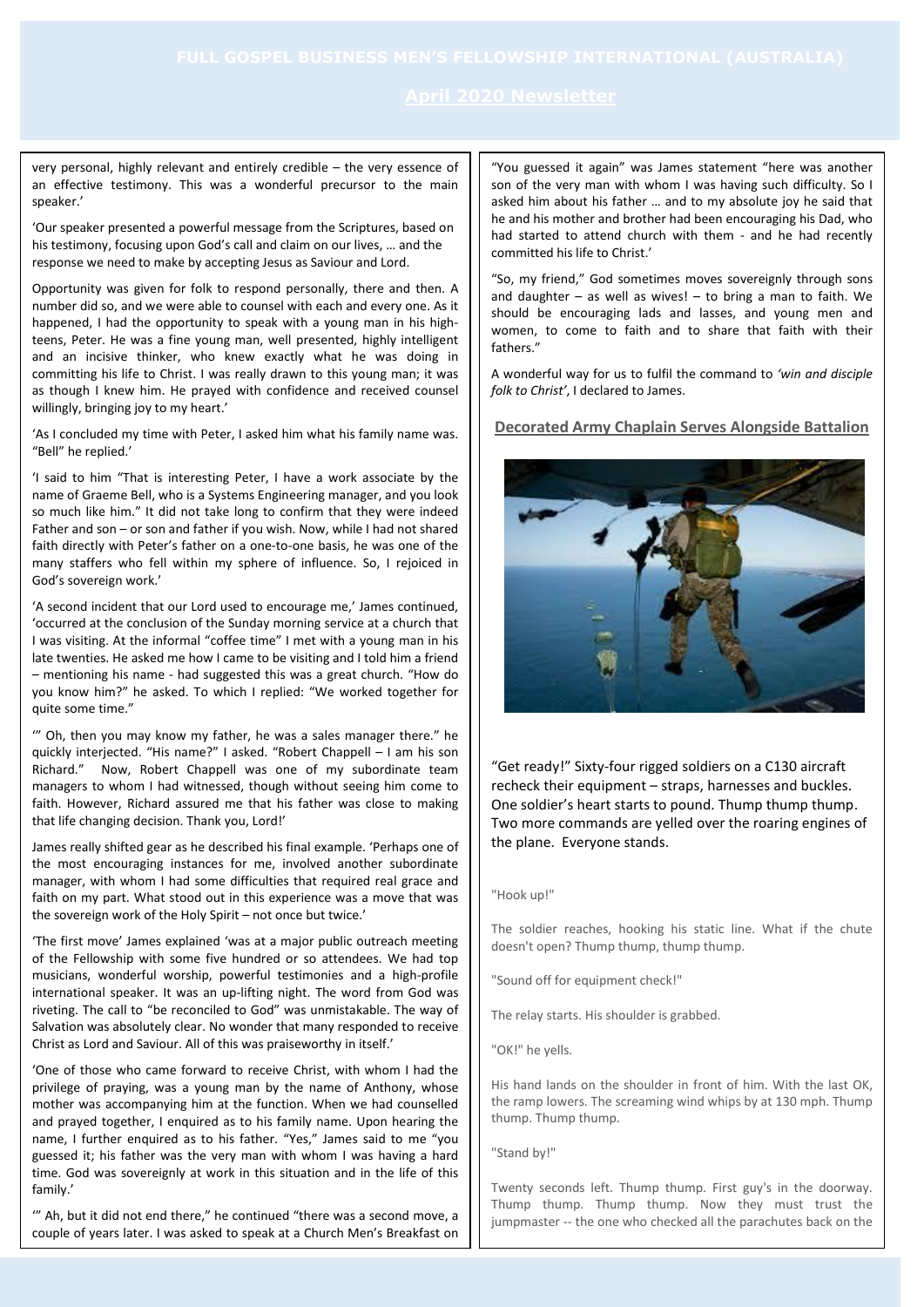Serving on active duty as a chaplain, the father of Aaron (8), Jacob (6), Joseph (5), Abigail (3) and Lydia (10 months), sleeps less than most. Up at exactly 4:35 a.m. to spend time in prayer and Bible study yet make it to the office by 6:00, Jeff completes his required PT (physical training) on the base. "He is one of the most mentally and physically tough soldiers I've ever met," extols his commander, Lt. Col. Richard Clarke. Jeff runs longer than most soldiers, then crams in situps, pushups and pullups. Just 2 days after starting to lead his battalion's PT he was asked to quit; the troops were too worn out. In his afternoons, Jeff may visit a soldier in the hospital, plan a marriage seminar or research Sunday's sermon. But when he visits his battalion on the field, he sheds his office-quality battle-dress uniform for another with frayed edges and faded camouflage green. With his unit out sweating and crawling in the dirt, Jeff explains that they will resent him if he shows up neatly pressed. One soldier told him he was the dirtiest chaplain he's ever seen. Jeff considered it a compliment. With one glance at his badges, a serviceman or woman immediately knows Jeff's credentials; to most soldiers, those badges are the goal of their career. Sitting in his office at a drab metal desk, he points to the chaplain's badge with a cross on his shoulder. "When I stand before God He's not going to be impressed by this or this or this," indicating his other badges. "Right here [the cross that represents Jesus Christ] is all that is going to matter." "He is not looking for notoriety or acknowledgment of what he has done or where he is," says Gen. Joe Gray, past national director of Cru's Military Ministry. "He wants to pass it on to someone else who will maybe go through the same experience." Once unwelcome, the publicity of the Black Hawk Down book and subsequent movie now provides Jeff opportunities to recount that experience and the message of Jesus Christ. With hundreds of requests, from churches and from Congress, Jeff takes advantage of this fleeting platform whenever possible. The urgency of Christ's message motivates him. "I can share Christ with my soldiers '24/7' and not get through all 650 before half of them leave," says Jeff, "and another 300 show up." This is where Military Ministry's influence is vital. "I don't have the budget or the personnel, and [other than] the Holy Spirit at work, it is an impossibility to adequately minister to this battalion," laments the brown-haired, blue-eyed Ranger. ground. The plane approaches the drop zone. Thump thump. Thump thump. Thump thump. "Go!" Silence. The hard part is over. Capt. Jeff Struecker is a jumpmaster for the 82nd Airborne Division. If one soldier dies in this maneuver, he has failed. His responsibilities as a chaplain carry the same weight. With the souls of 650-plus soldiers on the line, Jeff longs for each of them to have a personal relationship with Jesus Christ. And timing is everything. Jeff's battalion maintains a 2-hour recall status -- they must stay within 2 hours of Fort Bragg, N.C. "Within 18 hours we could be lifting off of Pope Air Force Base flying anywhere in the world," says Jeff. "But what my soldiers don't understand is they may never come back alive. I understand that all too well." A decorated Army Ranger, Jeff served in Panama and Desert Storm and received a Bronze Star for Valour for his role in Mogadishu, Somalia, featured in the book and movie *Black Hawk Down*. When he signs copies, [Jeff describes the 1993 event](https://www.cru.org/us/en/communities/military/beyond-blackhawk-down.html) as the most intense 24 hours of his life with Jesus Christ. "It could happen in 50 other places in the world -- like Kandahar, Saudi Arabia, or the Philippines," says Jeff, "and it could be tomorrow. Once my soldiers get on those airplanes, I may never have a chance to share Christ with them again." After experiencing the spiritual openness of the soldiers in Somalia, Jeff decided to become a chaplain. "I want to see soldiers in love with Christ. I want to see Him make the difference in their lives that He made in mine." But Jeff is also known for being tough, hence his nickname: Evil Christian. In a real combat situation, he wants his soldiers to survive. One told Jeff's pastor, "Sir, he is the meanest Christian I know." Jeff pushes soldiers to the brink of their limitations, never over. Once, at an obstacle course, specialist Bucky Harris froze 30 feet above the ground. "I can't do it," Bucky said, staring at the rope just out of reach. "If I grab it I am gonna fall." Immediately, Jeff climbed the obstacle course. Oh no, here he comes, Bucky thought. Jeff surprised Bucky by coaxing him to sit down next to him. "Just look out across the horizon. Let everyone go ahead," Jeff continued. Fifteen minutes later Bucky completed the course. "There are times when I am in a tough situation," Bucky says with a Southern drawl, "and I think, What would Jeff do?"